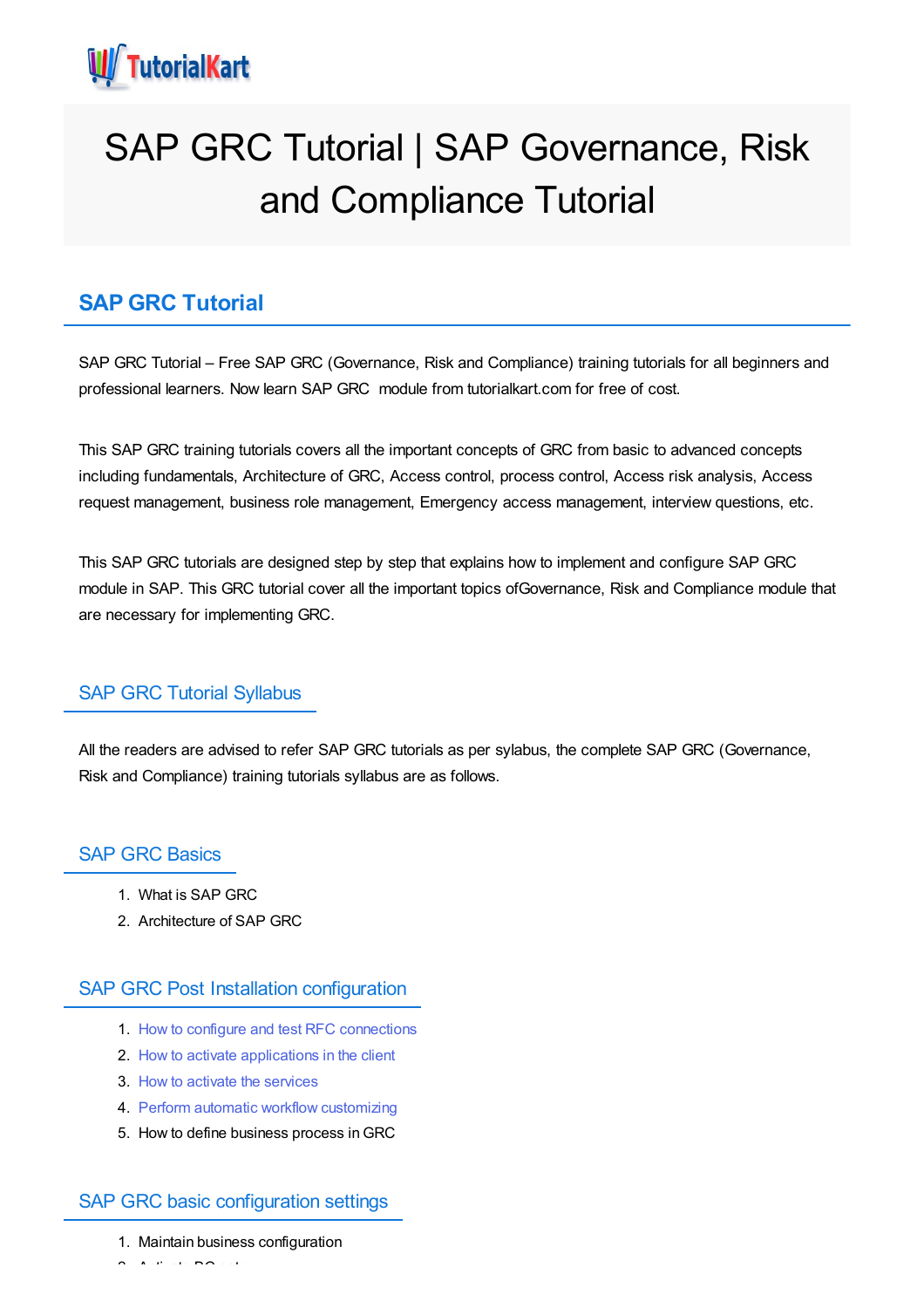- 2. Activate BC sets
- 3. Maintain connectors to connection type
- 4. Maintain connector settings
- 5. Maintain connection settings
- 6. Maintain mapping for actions

## SAP GRC – Access Risk Analysis

- 1. Create rule sets
- 2. Create functions
- 3. Create access risks
- 4. Download SOD rules
- 5. Run user risk analysis
- 6. Execute batch risk analysis
- 7. Create Mitigating Owner
- 8. Create Mitigating Monitor
- 9. Assign Mitigating Owner & Mitigating monitor in access control owners
- 10. Create organizational structure hierarchy
- 11. Define mitigating control id
- 12. Activate workflow

## SAP GRC – Emergency Access Management

- 1. Maintain configuration settings
- 2. Create FFID owner
- 3. Create FFID controller
- 4. Create end user for firefighter
- 5. Access control owners
- 6. Assign owners to FFID
- 7. Assign firefighter id to FFID
- 8. Assign FFID to controller
- 9. Create reason codes
- 10. Firefighter log synchronization
- 11. Execute FFID reports

## SAP GRC – Access Request Management

- 1. Create users for ARM
- 2. Maintain number range intervals for provisioning requests
- 3. Maintain provision settings
- 4. Define request type
- 5. Maintain MSMP Workflow
- 6. Access request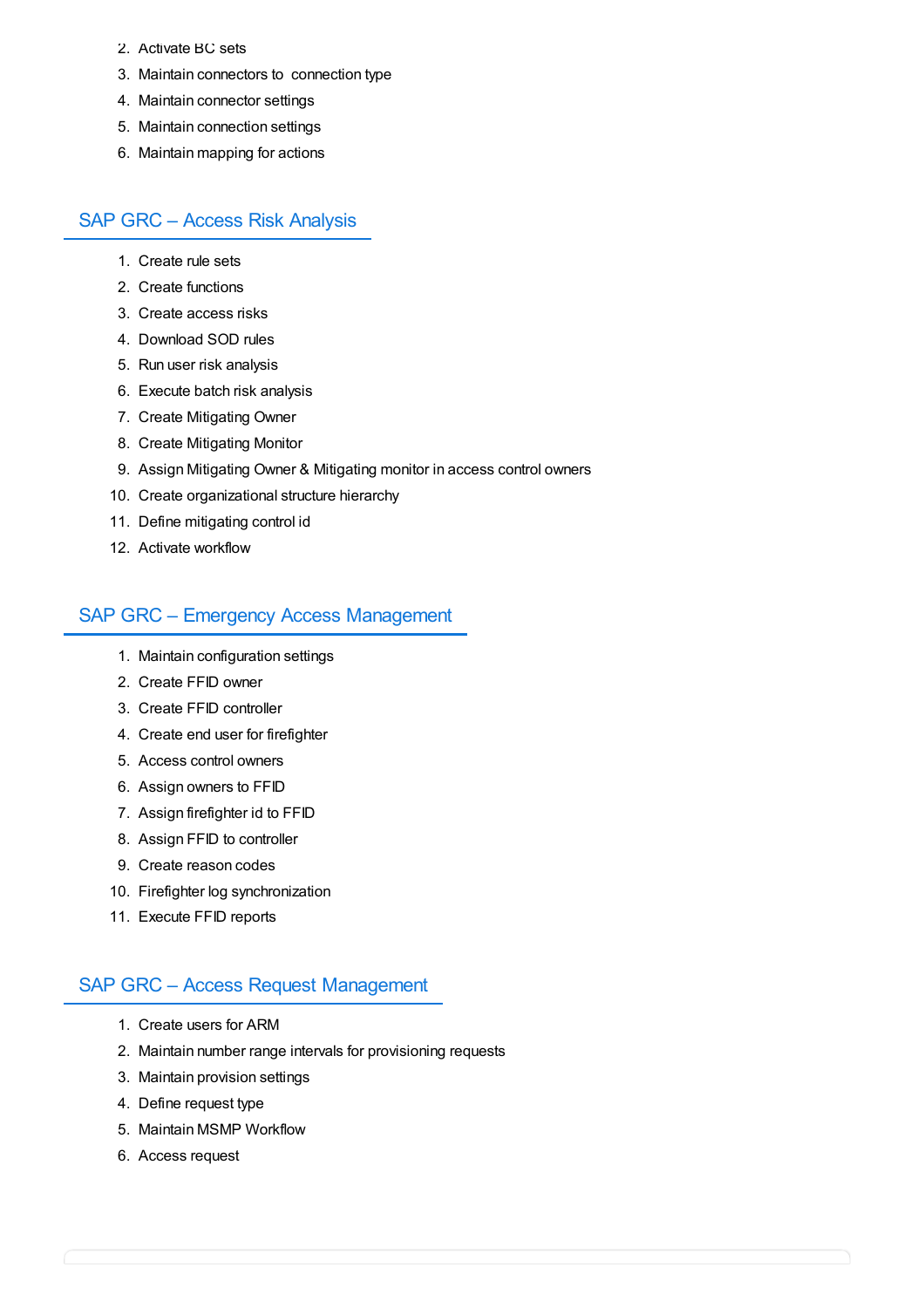#### **SAP GRC**

➩ **Home - SAP GRC [Tutorial](https://www.tutorialkart.com/sap-grc/)**

#### **SAP GRC - Post Installation**

- ✦ SAP GRC Configure & Test RFC [Connection](https://www.tutorialkart.com/sap-grc/how-to-configure-rfc-destination/)
- ◆ SAP GRC Activate [applications](https://www.tutorialkart.com/sap-grc/activate-applications-in-client/) in Client
- ✦ SAP GRC Activate ICF [Services](https://www.tutorialkart.com/sap-grc/maintain-activate-icf-services-sicf/)
- ✦ SAP GRC Perform [automatic](https://www.tutorialkart.com/sap-grc/perform-automatic-workflow-customizing/) workflow

#### **SAP GRC - Basic configuration**

- ✦ SAP GRC Maintain business [configuration](https://www.tutorialkart.com#)
- ✦ SAP GRC [Activate](https://www.tutorialkart.com#) BC sets
- ✦ SAP GRC Maintain [connectors](https://www.tutorialkart.com#) to connection type
- ✦ SAP GRC Maintain [connector](https://www.tutorialkart.com#) settings
- ✦ SAP GRC Maintain [connection](https://www.tutorialkart.com#) settings
- ◆ SAP GRC Maintain [mapping](https://www.tutorialkart.com#) for actions

#### **SAP GRC - Access Risk Analysis**

- ✦ SAP GRC [Create](https://www.tutorialkart.com/sap-grc/create-rule-sets-in-grc/) rule sets
- ✦ SAP GRC Create [functions](https://www.tutorialkart.com/sap-grc/create-function-id-in-sap-grc/)
- ✦ SAP GRC Create [access](https://www.tutorialkart.com#) risks
- ✦ SAP GRC [Download](https://www.tutorialkart.com#) SOD rules
- ✦ SAP GRC Run user risk [analysis](https://www.tutorialkart.com#)
- ✦ SAP GRC Execute batch risk [analysis](https://www.tutorialkart.com#)
- ✦ SAP GRC Create [Mitigating](https://www.tutorialkart.com#) Owner
- ✦ SAP GRC Create [Mitigating](https://www.tutorialkart.com#) Monitor
- ✦ SAP GRC Assign Mitigating Owner & [Mitigating](https://www.tutorialkart.com#) monitor in access control owners
- ✦ SAP GRC Create [organizational](https://www.tutorialkart.com#) structure hierarchy
- ✦ SAP GRC Define [mitigating](https://www.tutorialkart.com#) control id
- ✦ SAP GRC Activate [Workflow](https://www.tutorialkart.com#)

#### **SAP GRC - Emergency Access Management**

- ✦ SAP GRC Maintain [configuration](https://www.tutorialkart.com#) settings
- ✦ SAP GRC [Create](https://www.tutorialkart.com#) FFID owner